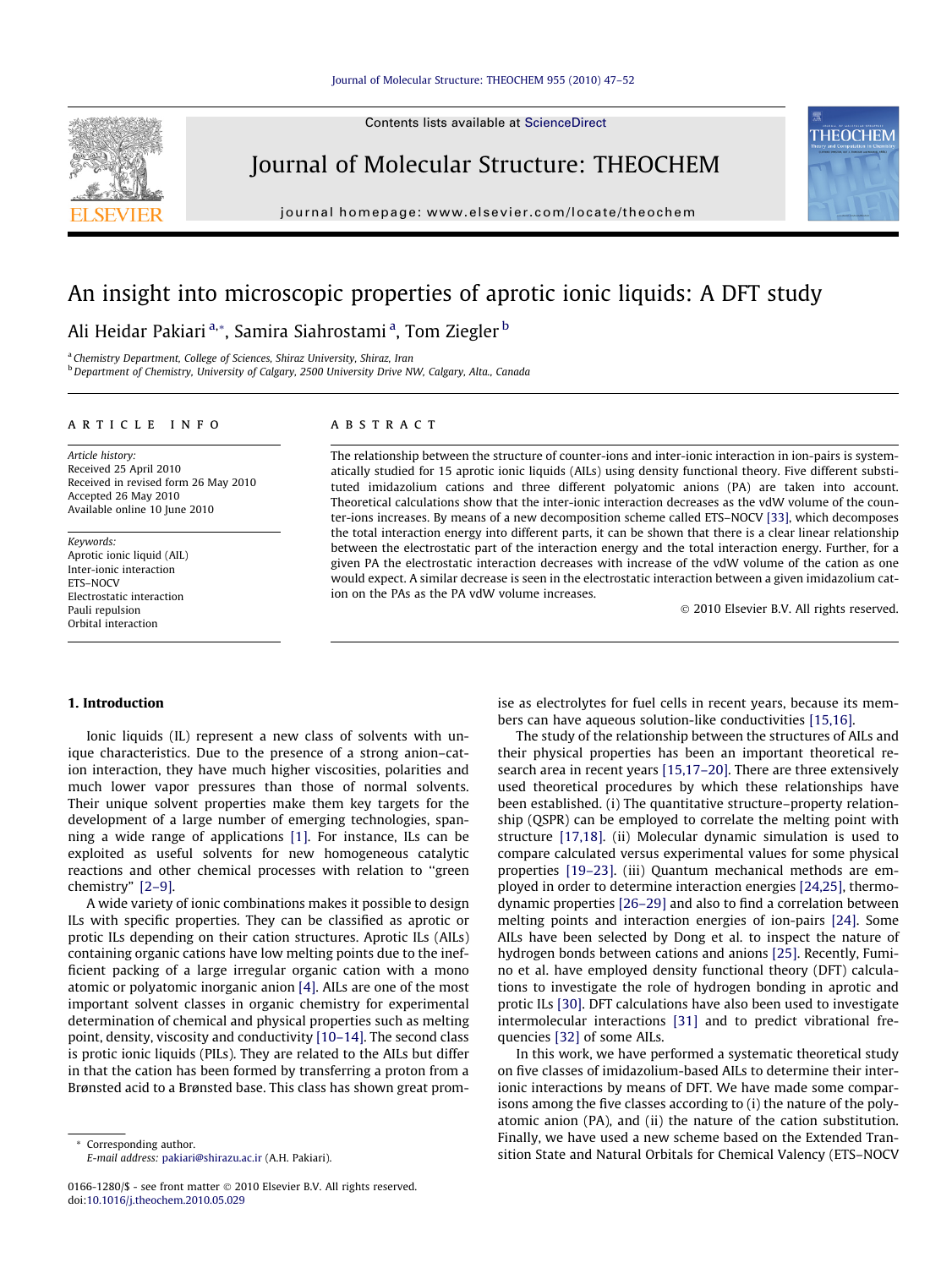[\[33\]](#page-5-0)) to analyze the relationship between structure and inter-ionic interactions.

## 2. Computational details

The structure of several anion–cation pairs were optimized using hybrid density functional theory at the B3LYP [\[34\]](#page-5-0) level of theory in conjunction with a 6-31G(d,p) basis set. Each stationary point was characterized at the same level of theory by computing the vibrational frequencies within the harmonic approximation to make sure that the resulting structures were true minima. The BSSE corrections are considered in all of the steps.

Natural Population Analysis (NPA) [\[35\]](#page-5-0) of the isolated species (Fig. 1) was carried out, in order to provide initial guesses for different favorable positions for the anions with respect to the cations. For these guesses it was assumed that the interaction between cation and anion is optimal where the most negative sites of the anion are close to the most positive sites of the cation. Therefore, the isolated ion charge analysis was considered in every ionpair interaction and several structures were optimized before obtaining the optimal one.

The ETS–NOCV decomposition scheme [\[33\]](#page-5-0), based on the Kohn– Sham approach and the BP86 functional [\[36,37\]](#page-5-0), was employed to obtain different energy contributions to the total bonding energy. All B3LYP calculations were carried out using GAUSSIAN03 [\[38\]](#page-5-0) whereas the ETS–NOCV analysis based on BP86 was carried out with ADF [\[39\].](#page-5-0) This analysis scheme is not compatible with hybrid functionals. However, the trends in the ion-pair interaction energies are quite similar for BP86 and B3LYP.



Fig. 1. Optimized structures of selected cations and anions, including their natural atomic charges.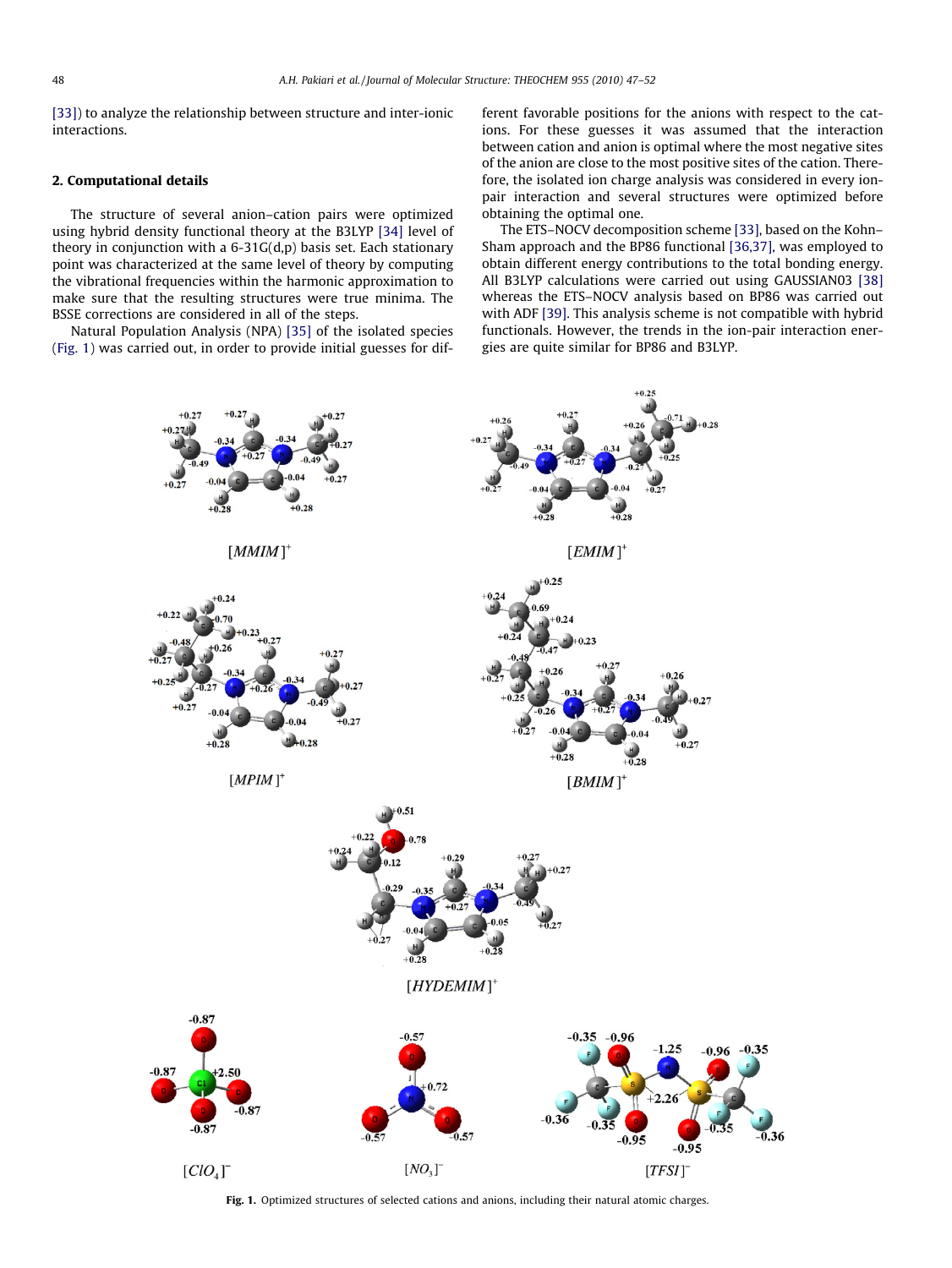# <span id="page-2-0"></span>3. Results and discussion

Fifteen AILs have been selected and categorized in five classes with respect to their cation type. The cations are 1,3-dimethylimidazolium [MMIM]<sup>+</sup> 1-ethyl-3-methylimidazolium [EMIM]<sup>+</sup>, 1-methyl-3-pro-

 $p$ ylimidazolium  $[MPIM]^+$ , 1-butyl-3-methylimidazolium  $[BMIM]^+$ and 1-hydroxyethyl-3-methylimidazolium  $[HYDEMM]^+$  for classes I, II, III, IV and V, respectively. The first four cations have been selected to investigate the effect of longer side chains on interaction energies and  $[HYDEMIM]^+$  have been considered as an example containing



**Fig. 2.** Optimized structure of 15 different selected AIL. Classes I, II, III, IV and V comprise with [MMIM]<sup>+</sup>, [EMIM]<sup>+</sup>, [MPIM]<sup>+</sup>, [BMIM]<sup>+</sup>, [BMIM]<sup>+</sup> and [HYDEMIM]<sup>+</sup>, respectively.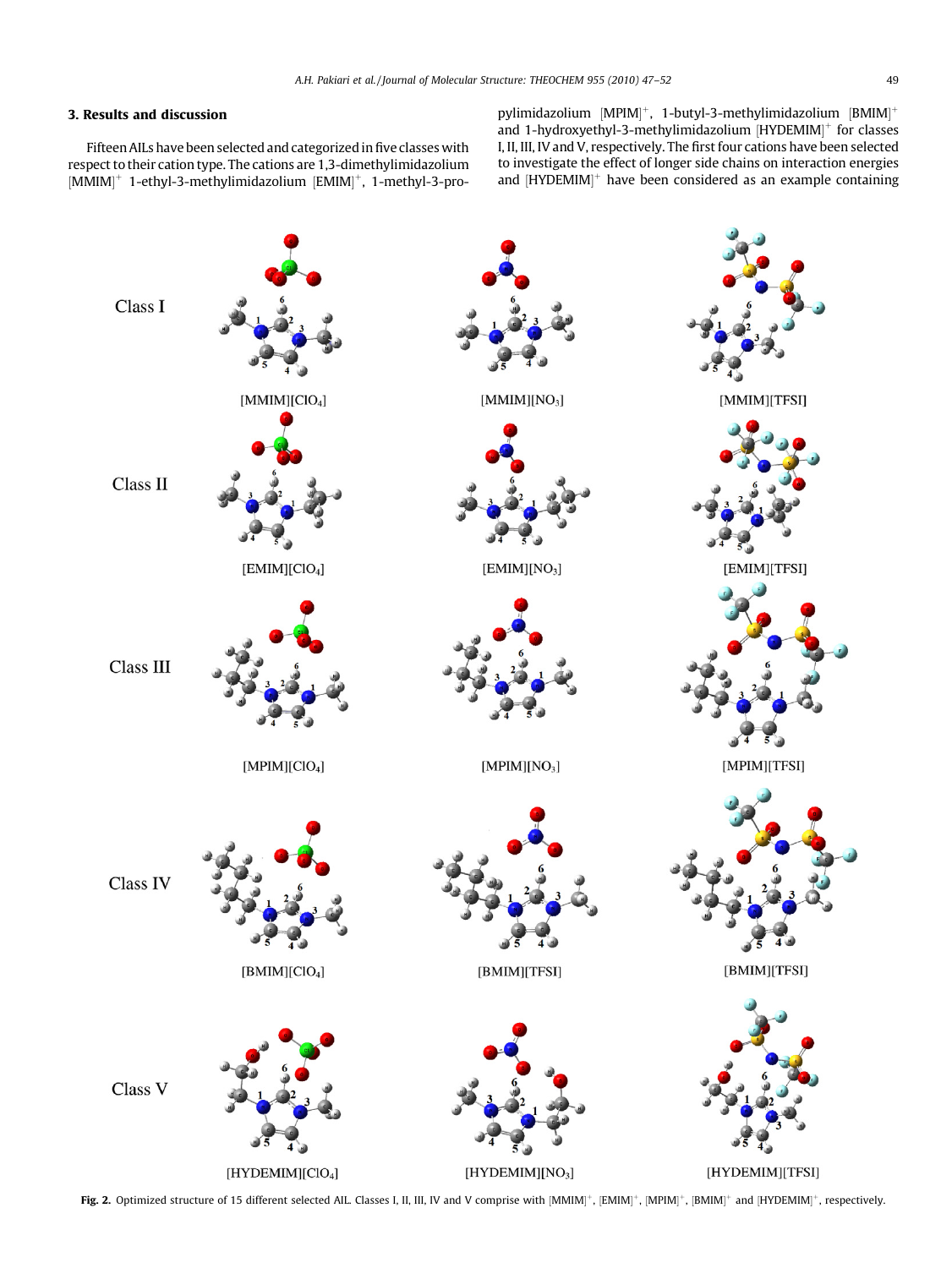<span id="page-3-0"></span>polarized side chains. In order to consider the effect of the PA structure on the interaction energy, three different types of anions have been paired with each cation. In this study the 15 AILs form three series with one anion in each and five different classes with one cation in each. The PAs are perchlorate  $\text{[ClO}_4]^-$ , nitrate  $\text{[NO}_3]^+$  and bis(trifluoromethanesulfon)imide [TFSI]<sup>-</sup> forming series 1–3, respectively. Among these,  $[NO<sub>3</sub>]<sup>-</sup>$  is the smallest and  $[TFSI]<sup>-</sup>$  is the largest PA. The optimized structures of all AILs are shown in [Fig. 2](#page-2-0). Details can be found in Supplementary information.

Thermodynamic interaction energies were calculated according to:

$$
\Delta \Phi^{\circ}{}_{int} = \Phi_{a-c} - (\Phi_a + \Phi_c) \tag{1}
$$

where  $\Phi$  denotes either enthalpy  $(H)$  or Gibbs free energy  $(G)$ . The symbols  $\Phi_{a-c}$ ,  $\Phi_a$  and  $\Phi_c$  stand for the ion-pair system, the purely anionic and the cationic species, respectively. The calculated interaction energies are collected in Table 2 for all of the 15 selected AILs. Negative and large values of  $\Delta H_{int}^{\circ}$  and  $\Delta G_{int}^{\circ}$  (Table 1) are the result of the strong Coulombic anion–cation attraction. There are many factors contributing to the melting point of the AILs and the calculation of isolated ion-pairs is certainly not sufficient to model properties of the condensed phase. Nevertheless, the values of  $\Delta H_{int}^{\circ}$ and  $\Delta G_{\text{int}}^{\circ}$  are in line with the trends in experimental melting point in class II. There are two main trends observed in the calculated data. They will be discussed next.

The calculated interaction enthalpies in absolute terms (  $-\Delta H_{int}^{\circ}$  ) are depicted versus absolute calculated free energy of interaction  $(-\Delta G_{int}^{\circ})$ , for all 15 systems in Fig. 3. There are three main series in this figure corresponding to the three selected anions (three series). As it is observed, there is the following trend for the absolute interaction energies among the AILs of each class  $[\cdots][\text{NO}_3]$  >  $[\cdots][\text{BF}_4]$  >  $[\cdots][\text{TFSI}]$ , where  $[\cdots]$  can be each of the five selected cations. Within a class the inter-ionic interaction energy decreases with increasing volume of the PA. For the class V one hydrogen atom of the ethyl side chain is replaced by hydroxyl thus creating a polarized alkyl side chain. Comparing classes II and V, it is observed that polarized alkyl side chains increase the interaction energy.

## Table 1

Summary of experimental data (relevant references are indicated next to compound names) and theoretical data (B3LYP level of computation including BSSE corrections has been used).

| Salt name                                                                                                                | $\Delta H_{int}^{\circ}$<br>$(k \mid mol^{-1})$ | $\Delta G_{\text{int}}^{\circ}$<br>$(k \mod 1)$ | Melting point<br>$(^{\circ}C \pm 3)$ |
|--------------------------------------------------------------------------------------------------------------------------|-------------------------------------------------|-------------------------------------------------|--------------------------------------|
| Class I<br>[MMIM][NO <sub>3</sub> ]<br>[MMIM][ClO <sub>4</sub> ]                                                         | $-384.4$<br>$-342.0$                            | $-342.4$<br>$-304.3$                            | N.O. <sup>c</sup><br>N.O.            |
| [MMIM][TFSI]                                                                                                             | $-323.4$                                        | $-276.2$                                        | N.O.                                 |
| Class II<br>[EMIM][NO <sub>3</sub> ] <sup>a</sup><br>[EMIM][ClO <sub>4</sub> ] <sup>a</sup><br>[EMIM][TFSI] <sup>a</sup> | $-379.6$<br>$-338.3$<br>$-322.7$                | $-340.2$<br>$-298.2$<br>$-273.9$                | 75<br>$\overline{7}$<br>$-19$        |
| Class III<br>[MPIM][NO <sub>3</sub> ]<br>[MPIM][ClO <sub>4</sub> ]<br>[MPIM][TFSI]                                       | $-376.0$<br>$-334.1$<br>$-316.6$                | $-337.0$<br>$-297.8$<br>$-270.1$                | N.O.<br>N.O.<br>N.O.                 |
| Class IV<br>[BMIM][NO <sub>3</sub> ]<br>[BMIM][ClO <sub>4</sub> ]<br>[BMIM][TFSI] <sup>b</sup>                           | $-375.9$<br>$-333.8$<br>$-316.3$                | $-332.2$<br>$-292.6$<br>$-254.8$                | N.O.<br>N.O.<br>$-5$                 |
| Class V<br>[HYDEMIMM][NO <sub>3</sub> ]<br>$[HYDEMIMI]$ $ClO4]$<br>[HYDEMIM][TFSI]                                       | $-387.7$<br>$-352.4$<br>$-328.0$                | $-341.2$<br>$-307.1$<br>$-276.2$                | N.O.<br>N.O.<br>N.O.                 |

Ref. [\[13\]](#page-5-0).

<sup>b</sup> Ref. [\[29\]](#page-5-0). <sup>c</sup> Not observed.

#### Table 2

The results of ETS–NOCV analysis based on BP86 functional for the 15 selected AILs.

| Salt name                    | $\Delta E_{Pauli}$<br>$(k \mod -1)$ | $\Delta E_{elstat}$<br>$(k \mod 1)$ | $\Delta E_{\rm orb}$<br>$(k \mod 1)$ | $\Delta E_{int}$<br>$(k \mod -1)$ |
|------------------------------|-------------------------------------|-------------------------------------|--------------------------------------|-----------------------------------|
| Class I                      |                                     |                                     |                                      |                                   |
| [MMIM][NO <sub>3</sub> ]     | 149.1                               | $-423.5$                            | $-114.1$                             | $-388.6$                          |
| [MMIM][ClO <sub>4</sub> ]    | 89.9                                | $-375.5$                            | $-64.8$                              | $-350.3$                          |
| [MMIM][TFSI]                 | 107.4                               | $-346.2$                            | $-77.9$                              | $-316.7$                          |
| Class II                     |                                     |                                     |                                      |                                   |
| [EMIM][NO <sub>3</sub> ]     | 148.8                               | $-417.8$                            | $-114.7$                             | $-383.7$                          |
| [EMIM][ClO <sub>4</sub> ]    | 97.0                                | $-375.0$                            | $-71.1$                              | $-349.2$                          |
| [EMIM][TFSI]                 | 109.8                               | $-346.6$                            | $-78.9$                              | $-315.6$                          |
|                              |                                     |                                     |                                      |                                   |
| Class III                    |                                     |                                     |                                      |                                   |
| [MPIM][NO <sub>3</sub> ]     | 148.1                               | $-414.7$                            | $-115.1$                             | $-381.7$                          |
| [MPIM][ClO <sub>4</sub> ]    | 90.7                                | $-367.7$                            | $-65.4$                              | $-342.4$                          |
| [MPIM][TFSI]                 | 108.5                               | $-340.9$                            | $-76.6$                              | $-309.0$                          |
| Class IV                     |                                     |                                     |                                      |                                   |
| [BMIM][NO <sub>3</sub> ]     | 149.0                               | $-411.3$                            | $-115.9$                             | $-378.2$                          |
| [BMIM][ClO <sub>4</sub> ]    | 90.8                                | $-363.5$                            | $-66.0$                              | $-338.7$                          |
| [BMIM][TFSI]                 | 109.1                               | $-339.1$                            | $-77.4$                              | $-307.4$                          |
| Class V                      |                                     |                                     |                                      |                                   |
| [HYDEMIM][NO <sub>3</sub> ]  | 184.3                               | $-468.9$                            | $-142.4$                             | $-427.0$                          |
| [HYDEMIM][ClO <sub>4</sub> ] | 119.5                               | $-406.8$                            | $-84.2$                              | $-371.6$                          |
| [HYDEMIM][TFSI]              | 119.4                               | $-369.3$                            | $-88.1$                              | $-338.0$                          |
|                              |                                     |                                     |                                      |                                   |



**Fig. 3.** Calculated interaction enthalpies in absolute terms  $(-\Delta H<sub>int</sub><sup>o</sup>)$  vs. absolute calculated free energies of interaction ( $-\Delta G<sub>int</sub>$ ). The three series are related to the same anions.

We shall now analyze the ion-pair interaction in more details. The analysis will be based on the ETS–NOCV scheme [\[33\]](#page-5-0). For technical reasons we are not able to use B3LYP but must instead resort to the pure functional BP86. The electronic interaction energy (enthalpy)  $\Delta E_{int}$  calculated by BP86 is however similar to that found by B3LYP, especially with regard to the trends among different ionpairs. We note, however, that the quantitative numbers we want to report are the  $\Delta H_{int}^{\circ}$  and  $\Delta G_{int}^{\circ}$  values in Table 1 based on B3LYP. Our BP86 and ETS–NOCV results are just used to analyze the trends in the calculated B3LYP results of Table 1.

## 3.1. ETS–NOCV analysis

The ETS–NOCV [\[33\]](#page-5-0) scheme combines the Extended Transition State method (ETS) [\[40\]](#page-5-0) and Natural Orbitals for Chemical Valance (NOCV) [\[41\]](#page-5-0). It is based on the Kohn–Sham approach and decomposes the interaction energy of the molecule AB, formed from the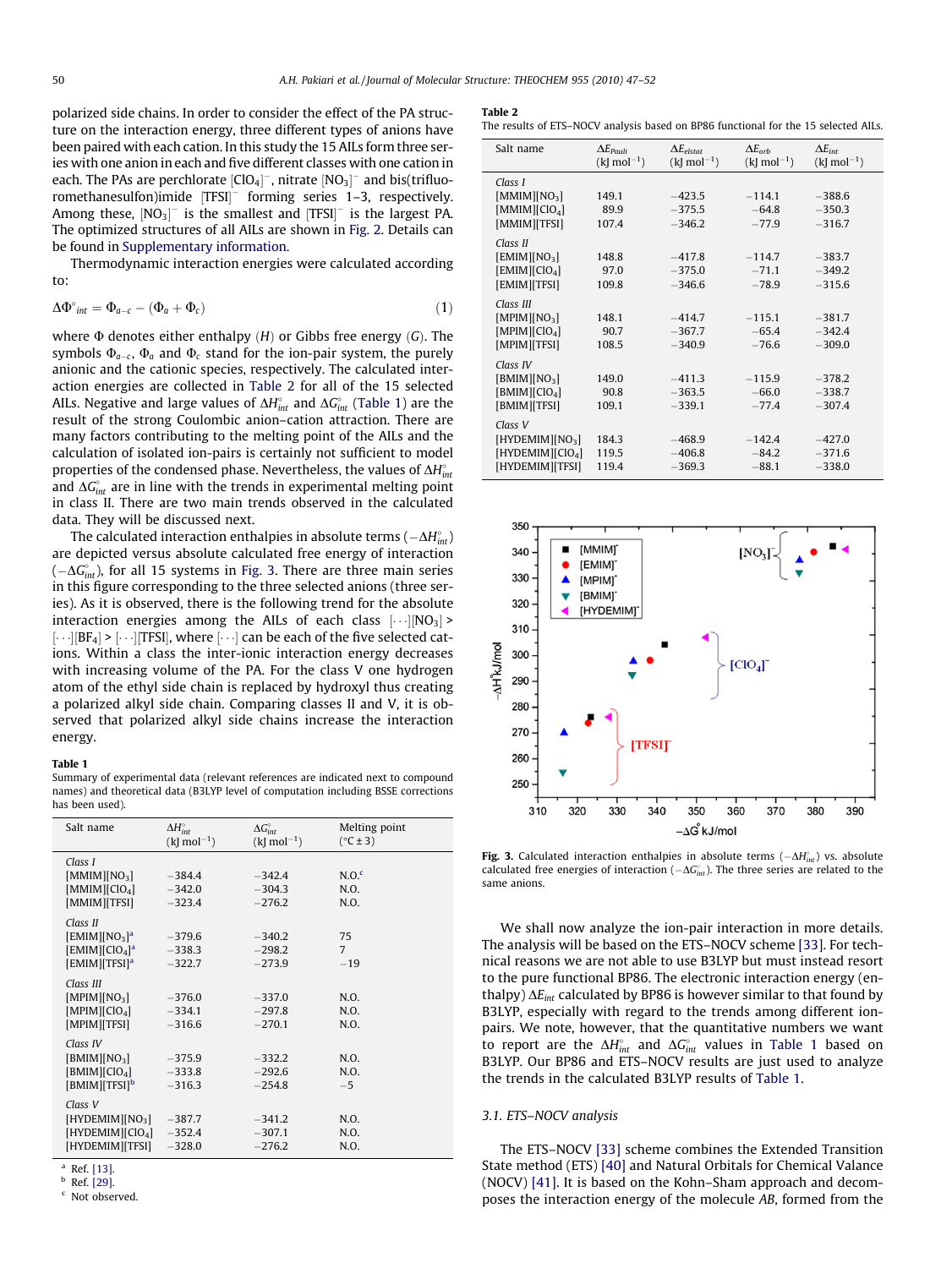<span id="page-4-0"></span>two different fragments  $A^{\circ}$  and  $B^{\circ}$ , into a number of chemically meaningful components [\[33\]:](#page-5-0)

$$
E_{AB} - E_A^{\circ} - E_B^{\circ} = \Delta E_{int} = \Delta E_{prep} + \Delta E_{elstat} + \Delta E_{Pauli} + \Delta E_{orb}
$$
 (2)

where  $\Delta E_{prep}$  is the energy required for the distortion of two fragments  $A^{\circ}$  and  $B^{\circ}$  from their equilibrium geometries to their final structures in AB. The second and third terms are the electrostatic ion-pair interaction and the Pauli ion-pair repulsion contributions, respectively. Together they are called the steric interaction energy between the two ion-pairs:

$$
\Delta E_{steric} = \Delta E_{Pauli} + \Delta E_{elstat} \tag{3}
$$

The last term in Eq. (2),  $\Delta E_{orb}$ , is the orbital interaction, representing the interaction between occupied molecular orbitals on one fragment and unoccupied molecular orbitals of the other fragment. It also represents the mixing of occupied and virtual orbitals within the same fragment [\[33\].](#page-5-0)

The result of the ETS–NOCV analysis has been reported in [Table](#page-3-0) [2](#page-3-0) for all of the 15 selected AILs. Consistent with the B3LYP calculations, the maximum interaction energy in absolute terms ( $-\Delta E_{int}$ ) for each class is found for  $[\cdots][\mathsf{NO}_3].$  On the other hand, for a series of AILs with the same anions but different cations the absolute values of  $-\Delta E_{int}$  is decreasing as the length of the alkyl side chain increases. Comparing classes II and V, it is observed that  $-\Delta E_{int}$ increase in class V. These observations, which are in agreement with the results of [Table 1,](#page-3-0) can be explained by looking at the electrostatic component of the interaction energy. In Fig. 4 the  $-\Delta E_{int}$ values are depicted vs.  $-\Delta E_{elstat}$  for the AILs of each class. Similar to the trends found in [Fig. 3,](#page-3-0) there are three areas corresponding to three selected anions. As it is observed, there are good agreements between the electrostatic part and the total interaction energy in the case of either the AILs of each class or the AILs of each series. The electrostatic interaction is inversely proportional to the sum of the radii of the two counter-ions:

$$
\Delta E_{elstat} \propto -\frac{1}{R_a + R_c} \tag{4}
$$

where  $R_a$  and  $R_c$  are the anion and the cation radii, respectively that can be obtained through volume calculations of each individual ion as:





Fig. 4. Calculated interaction energies in absolute terms ( $-\Delta E_{int}$ ) vs. absolute calculated electrostatic interaction ( $-\Delta E_{elstat}$ ) for the classes of the AILs containing the same cation but different anions. There are three series related to the AILs with the same anions.

These calculated  $R_a + R_c$  values are reported in Table 3 and the electrostatic interactions have been depicted in terms of the inverse sum  $(R_a + R_c)^{-1}$  in Fig. 5. As it can be observed, there is a clear relationship between  $-\Delta E_{elstat}$  and  $(R_a + R_c)^{-1}$  for the AILs having either the same anion or the same cation, as expected from Eq. (4). It clarifies why those AILs having either anions or cations with large vdW volumes show diminished electrostatic interactions. This is to be expected from a model of two touching and interacting spheres of uniform and opposite charge interacting with each other. The  $[NO<sub>3</sub>]<sup>-</sup>$  anion is planar and has a smaller vdW volume than the two other anions and it should be expected to pack more closely to the cation than the other anions. On the other hand, [TFSI]<sup>-</sup>, the largest anion, has the weakest interaction with the cation. The net result of these factors is that we find the formation of the strongest and the weakest anion–cation interaction in the case of AILs containing  $[NO<sub>3</sub>]<sup>-</sup>$  and  $[TFSI]<sup>-</sup>$ , respectively, in each class (Fig. 4). There is the same argument for the electrostatic interaction of the cations with different vdW volume in each series (Fig. 4).

| Table 3                                              |  |  |  |
|------------------------------------------------------|--|--|--|
| The calculated sum of radii of the 15 selected AILs. |  |  |  |

| Salt name                                                                                     | $R_c$ + $R_a$ (Å)       | $-1/R_c + R_a (1/A)$             |
|-----------------------------------------------------------------------------------------------|-------------------------|----------------------------------|
| Class I<br>[MMIM][NO <sub>3</sub> ]                                                           | 6.740                   | $-0.148$                         |
| [MMIM][ClO <sub>4</sub> ]                                                                     | 7.240                   | $-0.138$                         |
| [MMIM][TFSI]                                                                                  | 8.100                   | $-0.123$                         |
| Class II<br>[EMIM][NO <sub>3</sub> ]<br>[EMIM][ClO <sub>4</sub> ]<br>[EMIM][TFSI]             | 7.110<br>7.610<br>8.470 | $-0.141$<br>$-0.131$<br>$-0.118$ |
| Class III<br>[MPIM][NO <sub>3</sub> ]<br>[MPIM][ClO <sub>4</sub> ]<br>[MPIM][TFSI]            | 7.440<br>7.940<br>8.800 | $-0.134$<br>$-0.126$<br>$-0.114$ |
| Class IV<br>[BMIM][NO <sub>3</sub> ]<br>[BMIM][ClO <sub>4</sub> ]<br>[BMIM][TFSI]             | 7.820<br>8.320<br>9.180 | $-0.128$<br>$-0.120$<br>$-0.109$ |
| Class V<br>[HYDEMIM][NO <sub>3</sub> ]<br>$[HYDEMIMI]$ [ClO <sub>4</sub> ]<br>[HYDEMIM][TFSI] | 7.110<br>7.610<br>8.470 | $-0.141$<br>$-0.131$<br>$-0.118$ |



Fig. 5. Calculated electrostatic interactions in absolute terms ( $-\Delta E_{elstat}$ ) vs. calculated radii of counter-ions for the classes of the AILs containing the same cation but different anions. There are three series related to the AILs with the same anions.